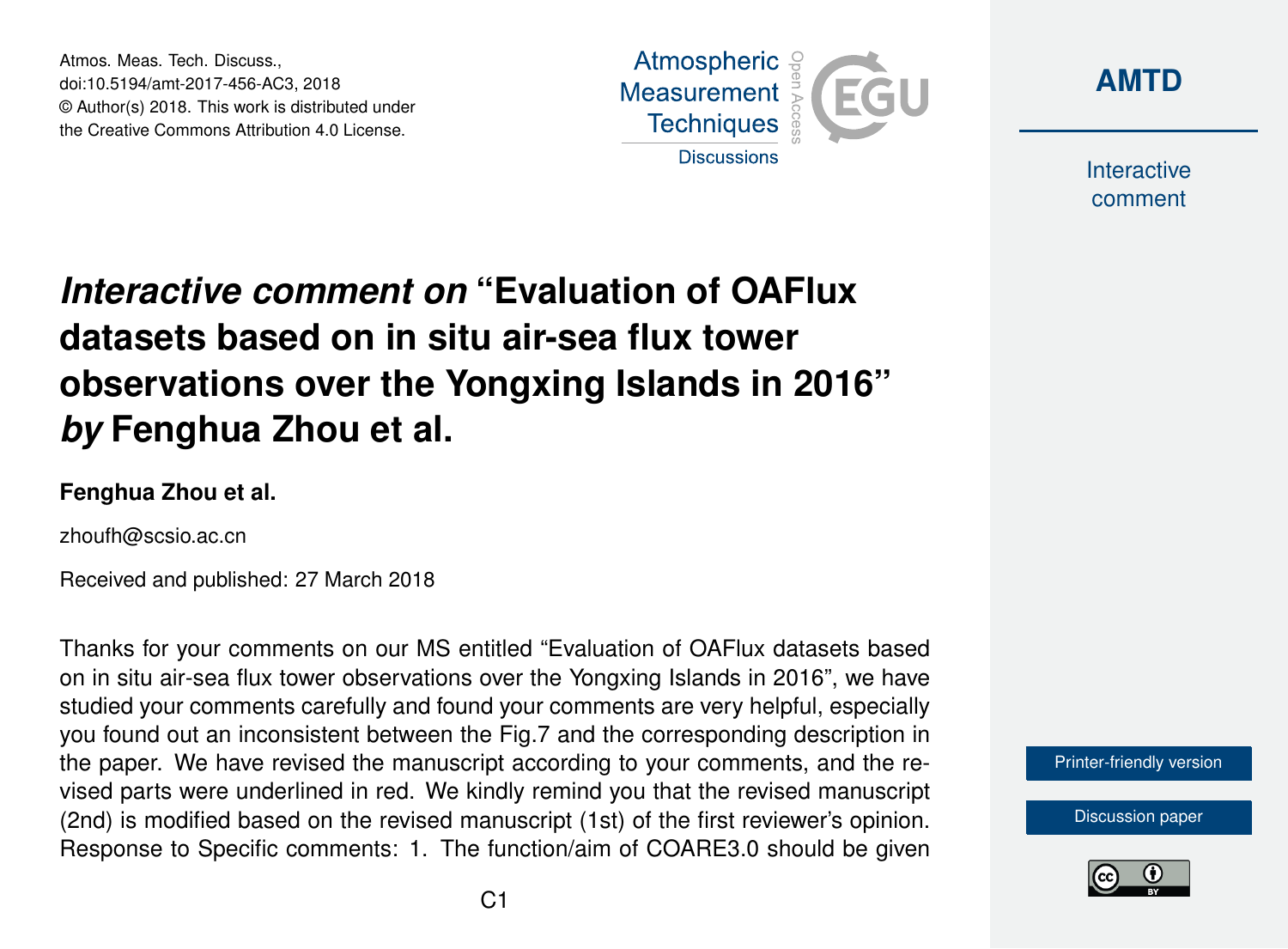some more explanations. Why you choose COARE3.0 instead of other method to derive SHF and LHF? Response: Due to the limited text, there is no specific description of the COARE3.0 algorithm in this paper. Readers can read the following references for more information of COARE3.0 (Fairall et al., 2003; Lisan et al., 2008). Compared to COARE2.5, the updated COARE3.0 has some noted improvements. The range of wind speed validity is now extended to 0–20 ms-1 after modifying roughness representation. The transfer coefficients are redefined in terms of conservative quantity rather than the measured quantity, thus eliminating the need for a Webb et al. (1980) correction to latent heat flux. The COARE 3.0 is shown to be accurate within 5% for wind speeds of 0–10 m s-1 and 10% for wind speeds between 10 and 20 m s-1. There are several forms of bulk flux algorithms acuurently avaliable (Brunle et al., 2002). The differences between the algorithms reside in the differences in treating the parameterizations of the transfer coefficients Ce and Ch, conditions of light wind and stable stratification, influence of sea spray, treatment of sea state (swell, directional effects), appropriate averaging scales, parameterization of mesoscale gustiness, and the behavior of scalar sublayer transfer. In this paper, the OAFlux reanalysis SHF and LHF data were calculated by the state-of-the-art COARE bulk flux algorithm version 3.0, in order to avoid the devation caused by different algorithms in the process of comparison and evaluation, so we also adopted COARE3.0 to derive SHF and LHF to keep consistent with OAFlux. 2. Authors pointed out that the sea surface temperature Ts is the key variable to determine the differencesof sensible heat flux from OAflux products and in-situ observations. It seems that Ts has better accuracy in winter and spring than in summer and autumn. In Page 8, Line 28-30, author mentioned the influence of cloudy days could be the reason for the inaccuracy of Ts derived from AVHRR and the cloud mount can be related to the outgoing long wave radiation (OLR) shown in Fig. 7. OLR is related to the cloud amount, but as I know that OLR is generally obtained by the satellite remote sensing. It cannot be directly observed by the instrument installed on the flux tower introduced in the paper. Besides, the variable shown in Fig. 7 is downward long wave radiation (DLR), so the content of this part is inconsistent and

## **[AMTD](https://www.atmos-meas-tech-discuss.net/)**

**Interactive** comment

[Printer-friendly version](https://www.atmos-meas-tech-discuss.net/amt-2017-456/amt-2017-456-AC3-print.pdf)

[Discussion paper](https://www.atmos-meas-tech-discuss.net/amt-2017-456)